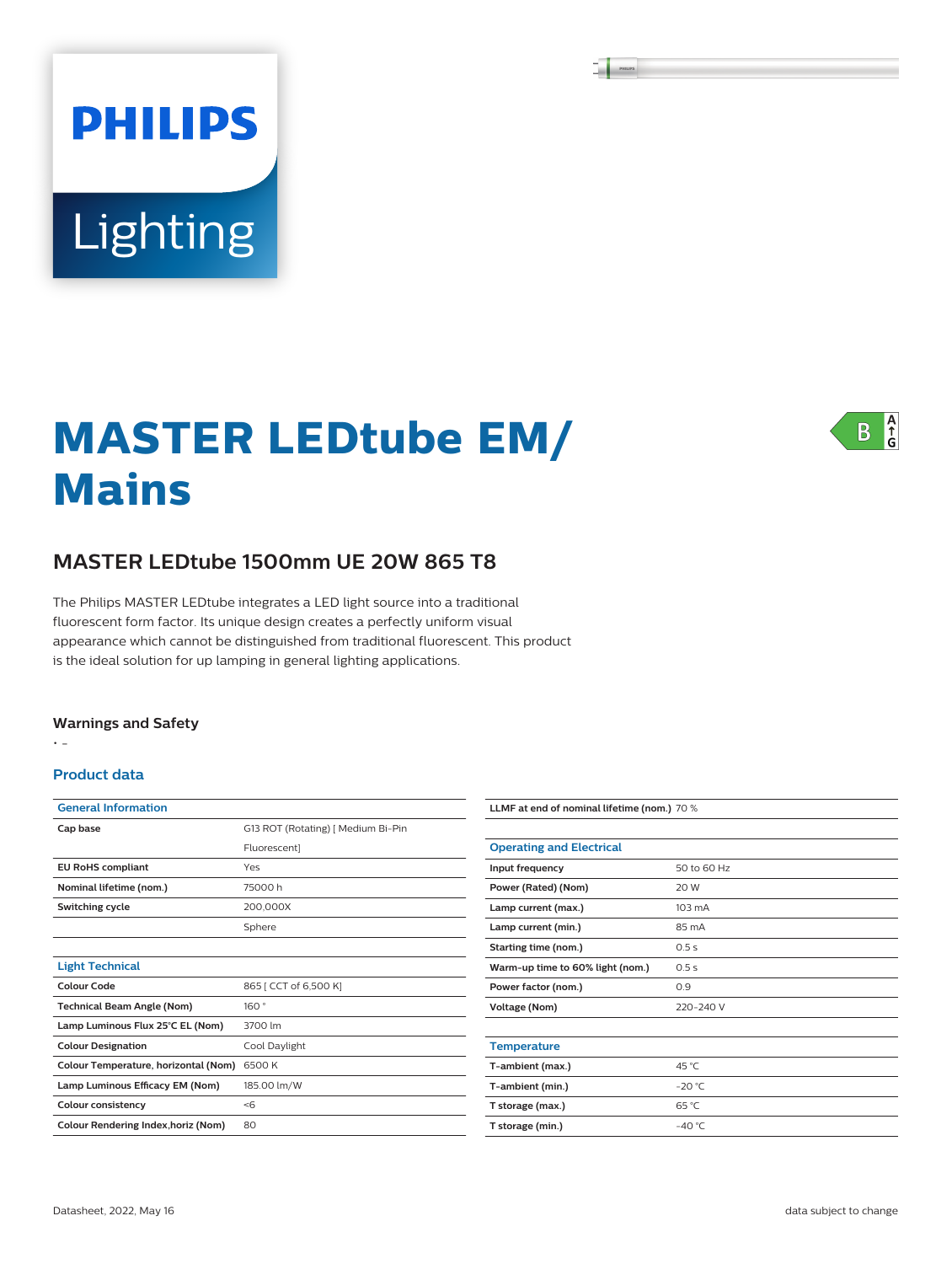#### **MASTER LEDtube EM/Mains**

| T-Case maximum (nom.)           | 60 °C                                |
|---------------------------------|--------------------------------------|
|                                 |                                      |
| <b>Controls and Dimming</b>     |                                      |
| Dimmable                        | No                                   |
|                                 |                                      |
| <b>Mechanical and Housing</b>   |                                      |
| <b>Lamp Finish</b>              | Frosted                              |
| <b>Bulb material</b>            | Glass                                |
| Product length                  | 1500 mm                              |
| <b>Bulb shape</b>               | Tube, double-ended                   |
|                                 |                                      |
| <b>Approval and Application</b> |                                      |
| <b>Energy Efficiency Class</b>  | B                                    |
| Energy-saving product           | Yes                                  |
| <b>Approval marks</b>           | TUV                                  |
| Approval marks                  | RoHS compliance CE marking KEMA Keur |
|                                 | certificate                          |

| Energy consumption kWh/1,000 hours 20 kWh |                                     |
|-------------------------------------------|-------------------------------------|
|                                           | 453170                              |
|                                           |                                     |
| <b>Product Data</b>                       |                                     |
| Full product code                         | 871951433978100                     |
| Order product name                        | MASTER LEDtube 1500mm UE 20W 865 T8 |
| EAN/UPC - product                         | 8719514339781                       |
| Order code                                | 929003067302                        |
| SAP numerator – quantity per pack         |                                     |
| Numerator - packs per outer box           | 10                                  |
| <b>SAP material</b>                       | 929003067302                        |
| SAP net weight (piece)                    | 0.270 kg                            |

#### **Dimensional drawing**



### MASTER LEDtube 1500mm 25.8 mm 28 mm 1498.8 mm 1505.9 mm 1513 mm UE 20W 865 T8

#### **Photometric data**



**Spectral Power Distribution Colour Light Distribution Diagram**

**Product D1 D2 A1 A2 A3**